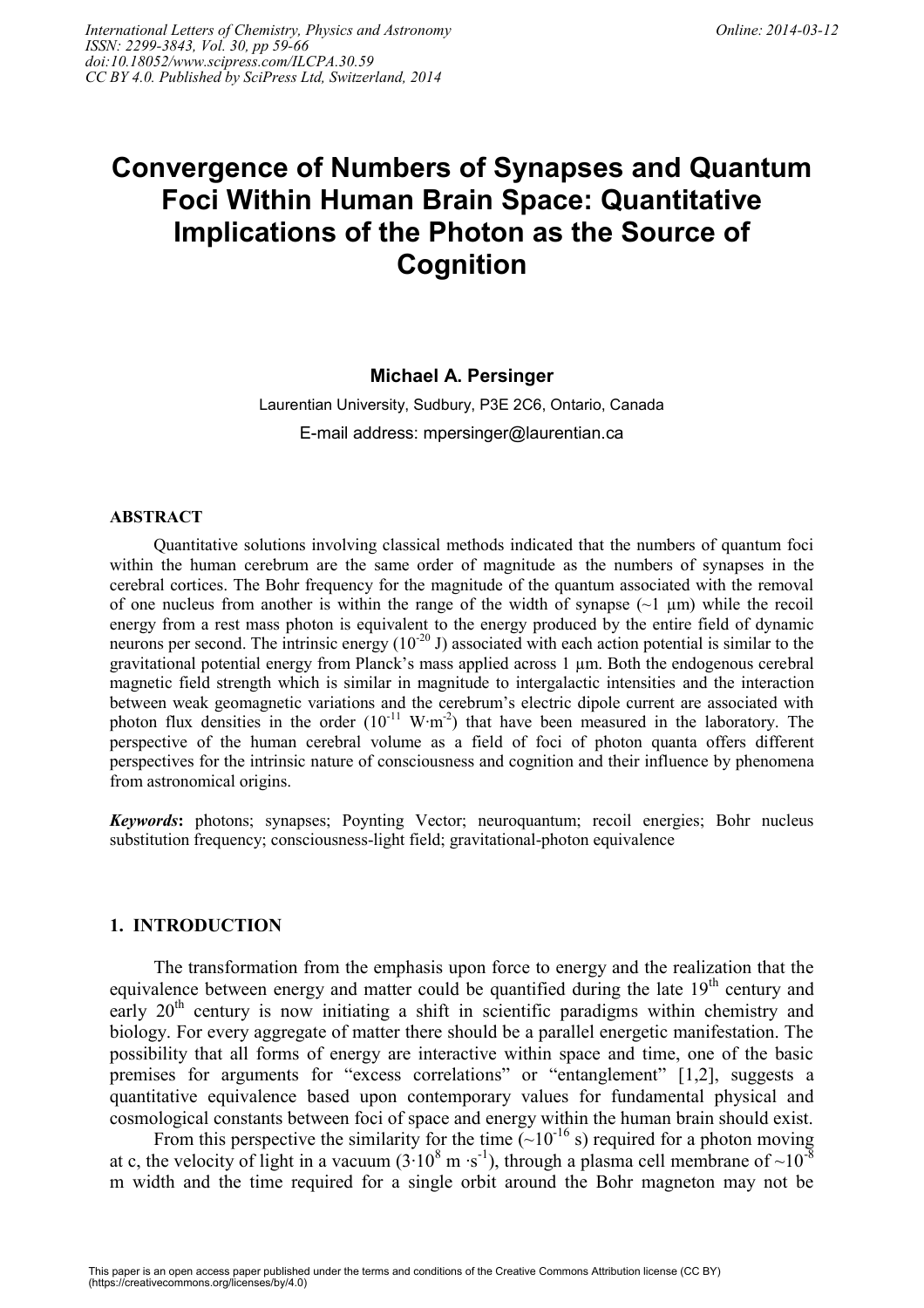coincidence. The convergence may be a condition for which information from photons originating from anywhere could affect plasma membrane potentials or they could affect subtle properties of emerging photons.

The shift from information as Shannon binary codes to Gabor-like wavelets allows consideration of quantum holographic vector fields [3]. However, quantitative convergences between the known features of brain space and photon properties are required. In this paper, the role of recoil energy from photons and atoms and the gravitational potential within synaptic space are related to the solution that the numbers of synapses within the human brain are the same order of magnitude as numbers of quanta.

## **2. NUMBER OF QUANTA WITHIN THE CERERBAL VOLUME**

Around 1908 J. J. Thompson employed the imaginary "photon cylinder" as a method to infer the numbers of quanta associated with photon densities. The discrete solutions were considered verifications that the energy was contained within heterogeneous discrete loci rather than homogeneously distributed. This conclusion was obtained by assuming the volume of the photon cylinder  $(\pi r^2)$  of a small space) for a given photon's wavelength multiplied by  $3·10<sup>8</sup>$  m. By dividing the resulting energy density by the energy per quantum the numbers of quanta per volume could be estimated [4].

The basic quantum unit of neural activity associated with the action potential and presumably with more complex biological processes such as "thinking" and "consciousness" can be calculated by the effect of 1.3⋅10<sup>-1</sup> V upon each unit charge (1.6⋅10<sup>-19</sup> A⋅s) or 2.1⋅10<sup>-20</sup> J [5,6]. The basic space within which this energy is ultimately applied is the synapse. Although the two interfaces are separated by only  $\sim 10^{-8}$  m, the widths of the faces vary between 0.5 µm and 2  $\mu$ m [7]. Assuming an average of 1  $\mu$ m for the width of a synapse, the surface area would be  $10^{-12}$  m<sup>2</sup>. The resulting volume from the photon cylinder of 2.36⋅10<sup>-4</sup> m<sup>3</sup> indicates that the energy density would be  $0.89 \cdot 10^{-16}$  J⋅m<sup>-3</sup>.

The energy per quantum for cerebral activity should reflect the fundamental frequency. Considering the peak spectral power density that occurs around 10 Hz, the energy would be 6.63⋅10<sup>-33</sup> J per quantum. As a result the number of quantum per volume is 0.13⋅10<sup>17</sup> quantum per m<sup>3</sup>. Because the average volume of the human cerebrum is 1350 cc (SD = 176 cc) or  $1.35 \cdot 10^{-3}$  m<sup>3</sup>, the numbers of quantum per cerebrum would be ~1.8 $\cdot 10^{13}$ . This is well within the measurement error for the estimated numbers of synapses within the human cerebral cortices [7]. The congruence suggests that from a perspective of quantum biology, the energy within the punctate space of a synapse is a functional quantum.

### **3. THE POYNTING VECTOR**

The Poynting Vector can be inferred to discern the direction the energy is moving within space-time. The classical representation is:

$$
S = u_0^{-1} [V \cdot m^{-1}] \mathbf{X} B \qquad (1),
$$

where  $\mu_0 = 4\pi \cdot 10^{-7}$  which results in kg·s<sup>-3</sup> or W·m<sup>-2</sup>.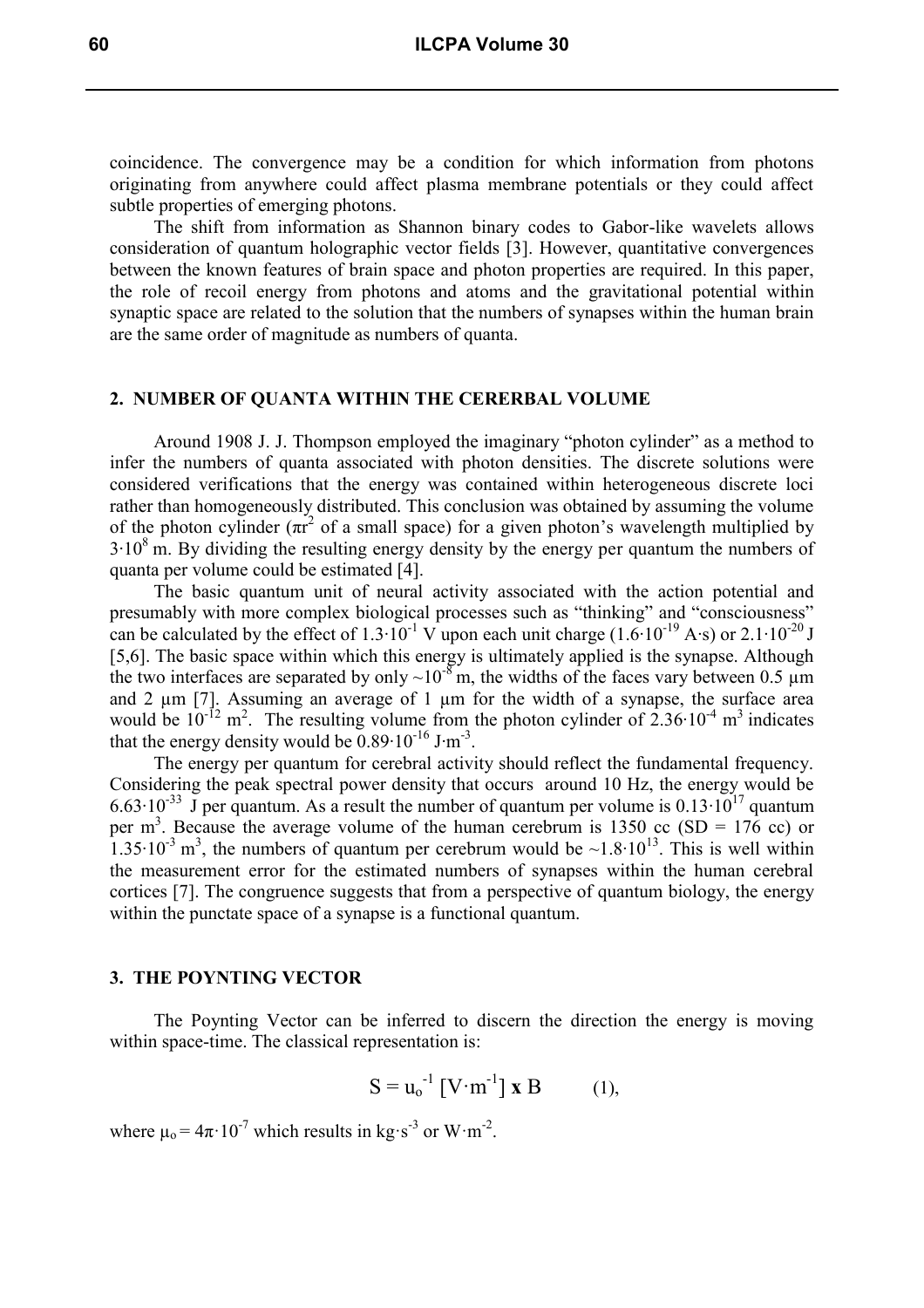Assuming an average of 3  $\mu$ V (3·10<sup>-6</sup> V) between the rostral-caudal portion of the cerebrum (10<sup>-1</sup> m), inverse  $\mu = 8.10^5$  and the intrinsic cerebral magnetic fields strength of 2·10<sup>-12</sup> T, the radiant flux density would be  $\sim 5 \cdot 10^{-11}$  W·m<sup>-2</sup>.

This quantity is within the range, as measured by photomultiplier tubes, of the background levels within very dark conditions sufficient to measure variations in photon emissions from both cell cultures [8] and human brain activity [9].

The product of magnetic field strength (kg⋅A<sup>-1</sup>⋅s<sup>-2</sup>), charge (A⋅s) and frequency-squared  $(s<sup>-2</sup>)$  is kg⋅s<sup>-3</sup>. The operating magnetic field strength of the cerebral magnetic fields (2·10<sup>-12</sup> T), the unit charge  $(1.6 \cdot 10^{-19} \text{ A} \cdot \text{s})$  and the square of the neutral hydrogen frequency  $(1.42 \cdot 10^9 \text{ Hz})$ results in  $0.64 \cdot 10^{-11}$  W·m<sup>-2</sup>. This is also within the specific range of power densities associated with photon emissions from the cerebrum when a person imagines white light [10].

The energy associated with such photon emissions has been shown to equivalent to the magnetic energy associated with the simultaneous decrease in intensity of the earth's magnetic field up to  $\sim$ 1 m of the person's cerebrum [11]. The measured values of decreases in proximal static geomagnetic intensity as the cerebral photon intensity increased were 15 nT and 5 nT at distance of 0.25 m and 1 m, respectively.

Both the calculated magnetic energy decreases from the earth's magnetic field and increases from the photon emissions were  $\sim 10^{-11}$  J. This is equivalent to about 100 millions neurons discharging at 10 Hz.

#### **4. INFLUENCE OF AMBIENT GEOMAGNETIC FIELDS**

Vares and Persinger [12] found an inverse correlation between ambient geomagnetic intensity and background photon emission density from the same space. For approximately every 1 nT increase in geomagnetic intensity there was a  $10^{-12}$  W·m<sup>-2</sup> decrease in photon density. Hunter et al [11] as well as Saroka et al [13] had found similar inverse correlations between the shift in the geomagnetic field strength around the heads of individuals and the density of photon emissions.

Recently Persinger et al [14] measured discrete changes in cerebral photon emissions that strongly supported the hypothesis of Wu and Hu [15] concerning the role of nuclear spin networks in neural membranes in the emergence of consciousness through modulation of action potentials through J-coupling. In fact the flux density of the photons  $({\sim}10^{-11} \text{ W} \cdot \text{m}^{-2})$ measured from the right hemisphere of the cerebrum during periods when the subject imagined white light (vs mundane thoughts) was congruent with a diminishment of  $\sim$ 5 nT (within the range of the average fluctuation intensity of the quiet solar wind) as predicted by the dipole-dipole coupling relation across a classical neuronal plasma cell membrane.

If Vladimirsky and Bruns' [16] measurement variability of  $5.2 \cdot 10^{-3}$  reported for G between days when the interplanetary magnetic field shifted from a positive to a negative sign and geomagnetic  $A_p$  values ranged between -8 and +8 nT is applicable, then the role of subtle fluctuations in G may be more direct than assumed. Persinger and St-Pierre [17], who completed lag/lead analyses on that data, found a Pearson r coefficient of -0.50 and a Spearman rho =  $-0.53$  (both,  $p < 0.05$ ). The negative correlation indicated that as G fluctuations decreased the perturbations associated with the local solar wind increased. In many contexts the inverse relationship strongly suggests a shared source of variance for both G and the magnetic field associated with the solar interplanetary magnetic field.

The equivalence between magnetic field strength (B) and photon power density  $(W \cdot m^{-2})$ can be obtained by: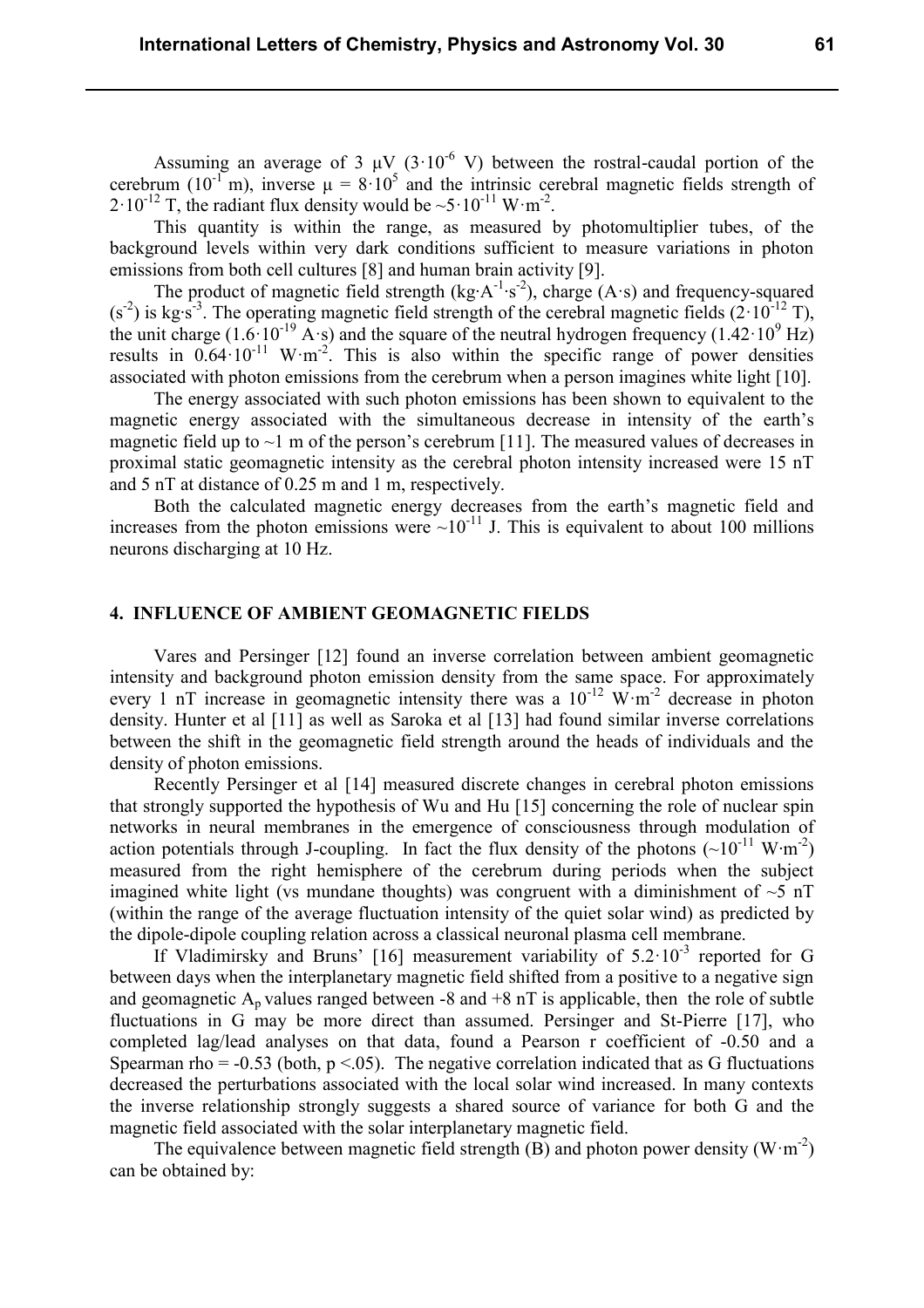$$
(kg \cdot A^{-1} s^{-2}) \cdot (A \cdot s^{-1}) = kg \cdot s^{3}
$$
 (2).

For the two magnitudes to be equivalent the value for  $A \cdot s^{-1}$  must be around  $10^{-3} A \cdot s^{-1}$  or in 1 s, A. This quantity is well within the range of the capacity for the human cerebrum. Because a unit charge is 1.6·10<sup>-19</sup> A·s, a summed value of  $\sim 10^{-3}$  A there would be  $\sim 10^{16}$  unit charges. Quantitative estimates indicate that the numbers of charges that maintain the passive potential of ~-70 mV for the plasma membrane of a neuron is ~10<sup>6</sup> [5].

This means that per second there would be involvement of  $10^{10}$  neurons or combinations of neurons and glial cells. Given that the time constant for most axons is around 100 ms, this means that only about 10 % of the total population would be maximally discharging per second. The resulting number is within the order of magnitude of the numbers of neurons in the human cerebral cortices.

## **5. RELATING THE BOHR FREQUENCY TO RECOIL PHOTON ENERGY**

Bohr calculated the magnitude of the quantum involved if one nucleus was removed from another. The associated frequency was obtained by:

$$
v_r = 1.32 \omega_0 \sqrt{m M^2}
$$
 (3),

where m is the mass of an electron, M is the mass of a proton, and  $\dot{\omega}_0$ , orbital frequency, is 6.2⋅10<sup>15</sup> Hz. The wave length for the solution,  $\lambda_r$  is 1.54 µm, the approximate width of a synapse.

The frequency of the recoil energy of a photon, in terms of dimensional analysis, is  $f =$ E⋅ħ<sup>-1</sup> where E is energy and ħ (the modified Planck's constant) is  $1.06 \cdot 10^{-34}$  J⋅s. If the equation is solved for E, that is 1.32⋅ώ<sub>o</sub> (√m⋅M<sup>-1</sup>) ⋅ h, the energy is 2.15⋅10<sup>-20</sup> J. This amount is equivalent to the quantum of energy associated with the effects of the change in voltage associated with an action potential upon a unit charge as well as the energy involved. In other words the recoil frequency of an atom when removed from another is equal to the fundamental quantum unit involved with multiple physicochemical and cognitive processes.

The recoil energy of an atom has also been described as:

$$
E = [4h2 \cdot k2] \cdot (2m)-1 \qquad (4),
$$

where k is the wave number of the light, that is, the reciprocal of its wavelength,  $\lambda^{-1}$ , multiplied by  $2\pi$ . If we differentiate  $k^2$  to  $\lambda^{-1}$  and  $l^{-1}$  where  $\lambda$  is a mid-visible wavelength, in this instance 550 nm, and l is the length of the physical dipole defined as the cerebrum (rostral-caudal distance), a potentially revealing amount of energy emerges if we assume the upper limit of the rest mass of a photon,  $\sim 10^{-52}$  kg [18].

The calculation is:  $(4.22 \cdot 10^{-68}) \cdot (1.81 \cdot 10^{7}) \cdot (10^{1})$  divided by  $2 \cdot 10^{-52}$ , or, about  $4 \cdot 10^{-9}$  J. This is the same range of energy associated with the unit quantum of  $2 \cdot 10^{-20}$  J per action potential for 20 billion cortical neurons discharging around 10 Hz. This convergence suggests that thinking and cognition energy may be related to the recoil energy of a photon from its rest mass or its oscillation around rest mass.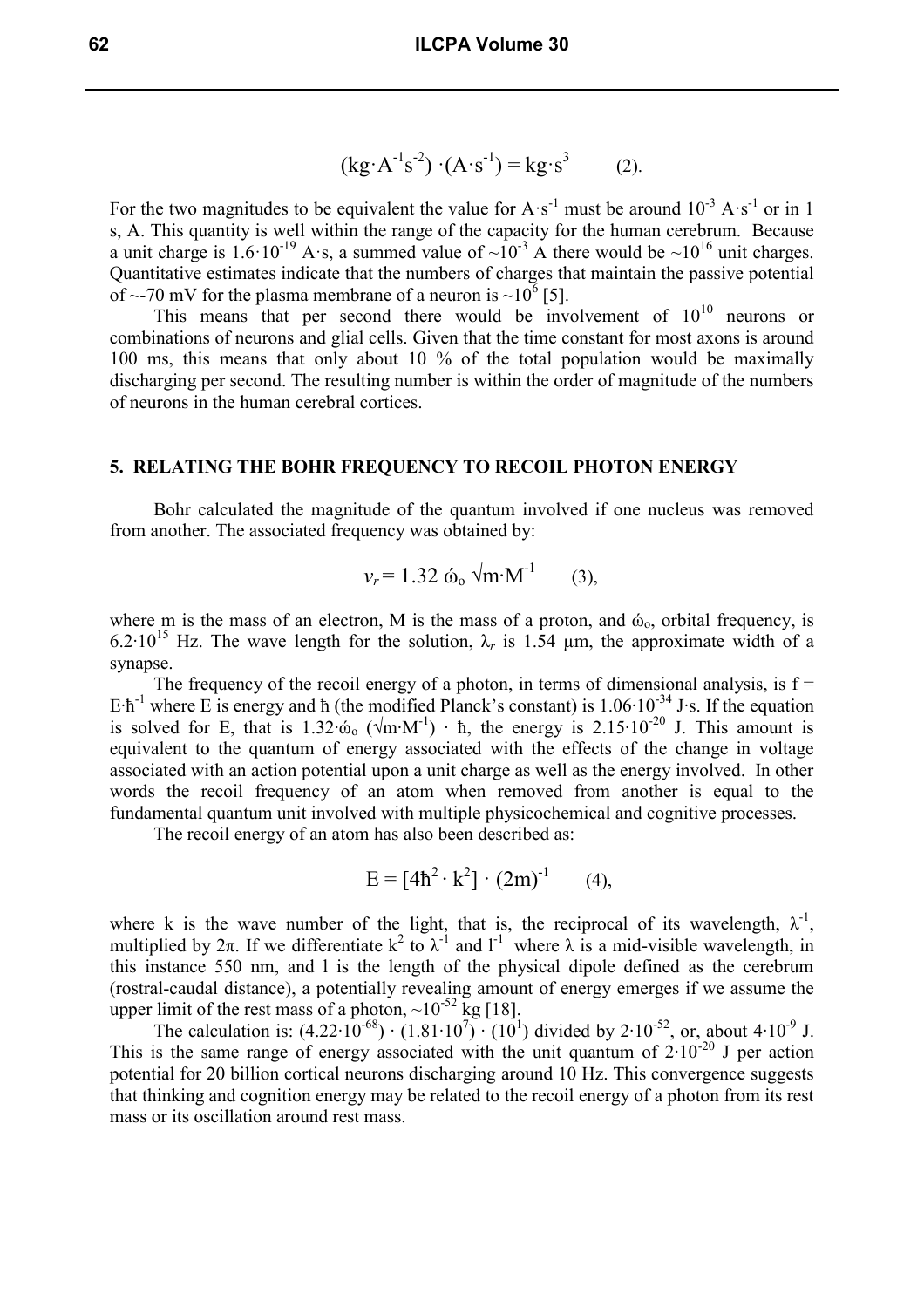## **6. SIGNIFICANT IMPLICATIONS FOR ASTRONOMY, PHYSICS AND CHEMISTRY**

There are three conspicuous implications of this solution. First, the recoil energy of a single photon from it rest mass within cerebral space would be equivalent to the sum of the neuroelectromagnetic correlates of cognition. This may be considered a characteristic of a hologram. Such conditions where  $n = \sum n$  are also found within electrical potentials.

For example, dimensional analysis predicts:

$$
E = \sqrt{(V^2 \cdot B \cdot C^2)}
$$
 (5),

where B equals the band width of the electroencephalographic activity, V is average voltage, and C is the unit charge. Assuming a typical value of 10  $\mu$ V<sup>2</sup>⋅Hz<sup>-1</sup>, a 500 Hz range (to accommodate fast transients) and  $2.56 \cdot 10^{-38}$   $A^2s^2$  (square of the unit charge), the solution is  $\sim$ 10<sup>-20</sup> J. Hence, the characteristics of the whole are reflected by the composite unit.

The second implication is that the recoil energy from a photon moving from its rest mass would be sufficient to *simulate* the entire cerebral cortical manifold and potentially to insert information that would constitute the equivalents of the energy typically associated with the activity of the billions of neurons whose field contributes to cognition and consciousness. There is experimental support that a *single* neuron's activity can affect the global state of the cerebrum [19].

However the recoil photon energy would be sufficient to both affect the state and potentially produce the states, at least briefly, from extracerebral sources. This possibility was first suggested by Sir Arthur Eddington [20] for which he received undeserved derision by his contemporaries. He appreciated that the perceptions and conceptions of information were actually representations within ensembles of neuronal activity and that an observation was a relation or a dynamic between two entities or particles. One of the implications is that the photons from "the universe" obtained by direct observation and those from cerebral processes could mutually affect each other.

That consciousness and cognition can be viewed as a field of photons as well as the more traditional neuronal ensembles was theorized by Bokkon [21] and has received significant theoretical and empirical support [22,23]. If photons are the primary sources of information upon which cells interact and from which perception and consciousness emerge, then the importance of "excess correlation", "non-locality" and "entanglement" becomes a quintessential component for the imminent shift in the scientific paradigm.

As discussed by Hofmann et al [24] "observers of two or more entangled particles will find correlations in their measurements that cannot be explained by classical statistics". Such excess correlation in photon emissions has been produced experimentally between pairs of brains separated by non-traditional distances that share specific characteristics of circular magnetic fields with changing angular accelerations whose phase and group velocities are dissociated [25].

Third, if the photon density and aggregate of quantum nodes within the cerebral volume is the functional dynamic of the human brain and its complex correlated activities such as perception, cognition, and consciousness, then the sources of information and determinant functions may be markedly different than assumed. The shared latency of  $\sim 10^{-16}$  s for the passage of a photon moving at c across a plasma cell membrane and the time for an electron to complete one orbit could reflect a potential physical interface for exchange of information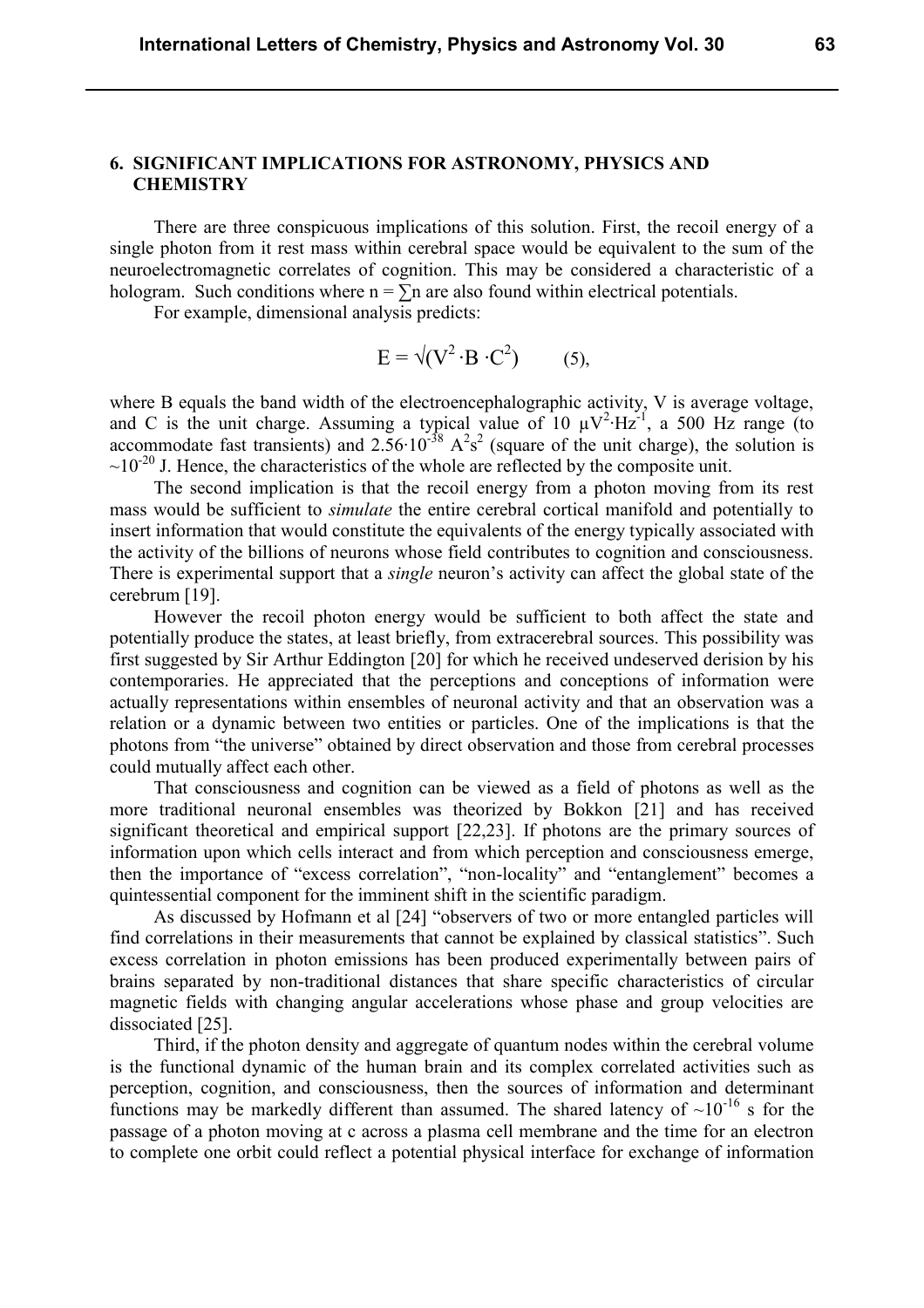between the multiple orders of magnitude of space within and outside the volume that defines the brain.

The gravitational potential energy from the human brain can be estimated by:

$$
E = G \cdot kg^2 \cdot m^{-1}
$$
 (6).

Hence  $G = (6.67 \cdot 10^{-11} \text{ m}^3 \text{kg}^{-1} \text{s}^{-2}) \cdot (1.35 \text{ kg})^2 \cdot 1.2 \cdot 10^{-1} \text{ m}^{-1}$  (average cerebral mass and length) results in  $1.01 \cdot 10^{-9}$  J. This is equivalent to the energy associated with approximately  $10^{11}$  units of 10<sup>-20</sup> J generated by each action potential [5] or about 10 billion neurons each firing at 10 Hz. In other words the potential gravitational energy within the human cerebrum is congruent with the energy generated by the organic processes of neuronal function.

Because energies of the same magnitude are considered identities, there is the possibility that the gravitational and the neuroelectromagnetic sources could converge or even be substitutable. If cognition and consciousness are products of or strongly correlated with these energetic configurations the person engaging in the experience would not be able to discriminate the source. Experiences and memories could therefore originate from intracerebral neuronal-based processes, such as patterns of action potentials, or from the subtle intricacies of the gravitational energy within the cerebral mass.

If the fastest of the free oscillations of the earth, 3.7 mHz [26], is considered the power is 3.7⋅10<sup>-12</sup> W. When this value is divided by the actual cerebral cortical surface area of the human cerebrum (1.82⋅10<sup>-1</sup> m<sup>2</sup>) the power density is 2⋅10<sup>-11</sup> W⋅m<sup>-2</sup> which is precisely the quantities involved with the photon emissions experimentally measured from the human cerebrum during imagination and thinking. If the suggested interface between electromagnetic quanta and gravitational energy occurs around the wavelength associated with visible light [27], then the quantitative similarity between photon irradiance and gravitational energy potential within the human cerebrum would be expected.

The relationship between the gravitational and electromagnetic energies could be validated experimentally. The numbers of charges moving per unit time within the volume of the cerebrum would be relatively fixed by its constant volume. The width of the range would be determined by the bulk frequency of the cerebral cortical activity. As a result the major variable that would affect the photon emissions would be the strength of the applied magnetic field.

Dotta et al [28] applied the concept of the Bohr magnetic moment to the passive diffusion of proteins and lipids within the plasma membrane. This "membrane magnetic moment" precisely predicted the quantitative peaks and shifts in biophoton emissions from aggregates of about 1 million (cancer) cells as a function of the intensity of the applied magnetic field. The maximum effect was measured around 1  $\mu$ T.

However the role of gravitational energies might be included if the dimensional solution for:

$$
B \cdot m^{-1} \cdot \varphi \cdot v^{-1} A = a \qquad (7),
$$

where B is the magnetic field strength in Tesla (kg·A<sup>-1</sup>s<sup>-2</sup>), m is the mass of the cerebrum,  $\varphi$  is A  $\ s^{-1}$ , v = velocity, A = area and a = acceleration, is valid. Assuming 10<sup>-7</sup> T (1 mG), a typical strength of the field strengths applied across the cerebrum in our research [29], cerebral mass of 1.35 kg [30], current temporal density of  $10^{-3}$  A·s<sup>-1</sup>, a bulk velocity of  $4.5 \text{ m} \cdot \text{s}^{-1}$  along the rostral-caudal axis of the cerebrum, and an area of  $1.83 \cdot 10^{-1}$  m<sup>2</sup> [30] the acceleration would be  $\sim 0.5 \cdot 10^{-11} \text{ m} \cdot \text{s}^{-2}$ .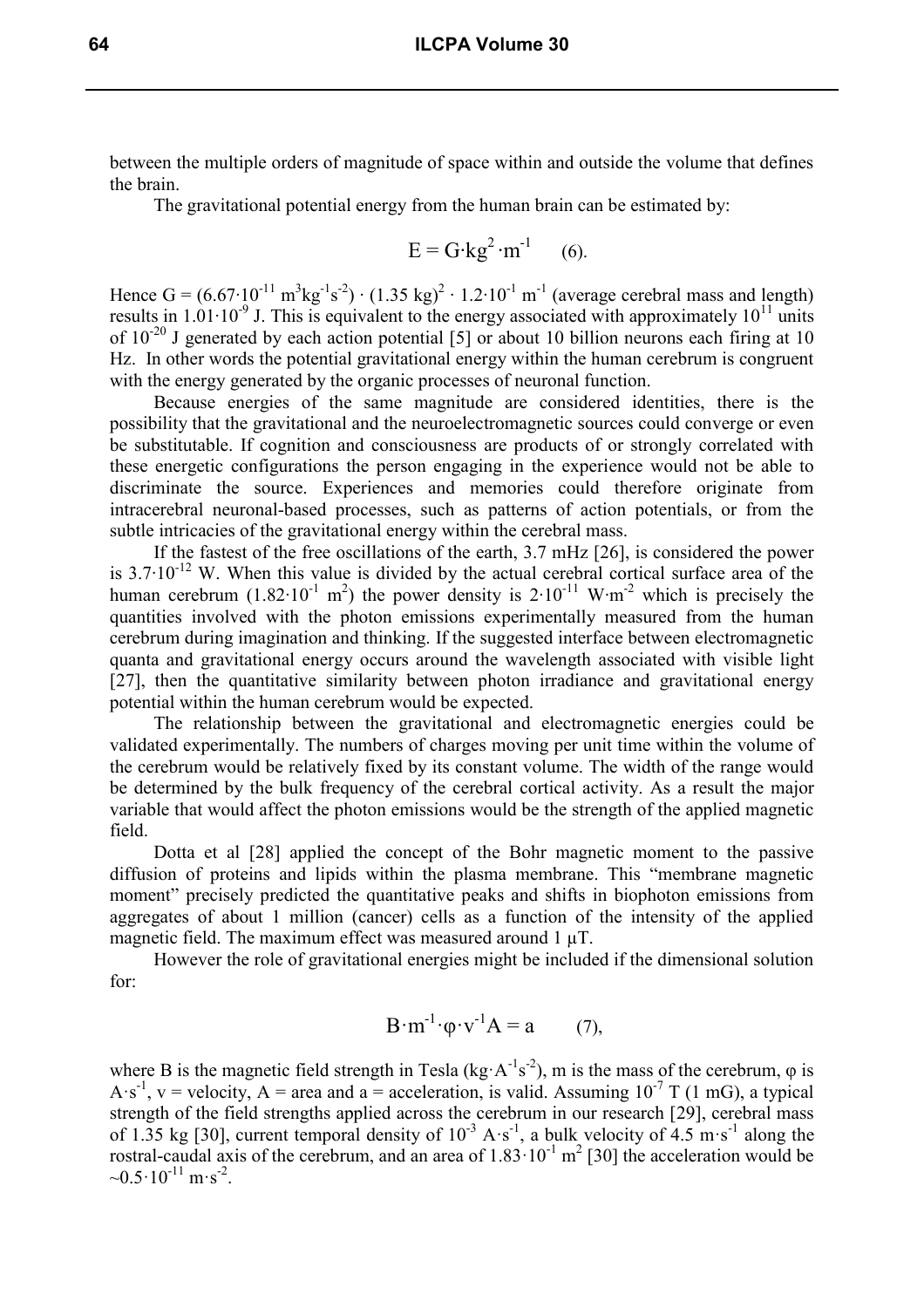This is exactly within the range of the natural free oscillations of the earth [26]. The obvious prediction is that the experimental application of appropriately patterned 0.1 to 1  $\mu$ T magnetic fields to produce the intrinsic acceleration within the cerebrum that is coupled with the gravitational energy from equation (6) should be associated with a systematic increase in the spontaneous photon emission densities [23] from the cerebrum.

### **7. CONCLUSIONS**

The duality of mass and energy requires that the fundamental interface, the synapse, for information within brain space should also be manifested as punctate units or quanta of energy in the order of  $10^{-11}$  W⋅m<sup>-2</sup> that can be measured by photomultiplier tubes. The potential equivalence of the same numbers of quanta within the cerebrum as the numbers synapses indicates that perception, cognition, and consciousness may actually be fields of photons that can be influenced by the brain's gravitational energy as well as very weak fluctuations in geomagnetic field intensities. Because the recoil energy of a single photon from its rest mass is equivalent to the energy associated with the summed action potentials of billions of neurons within the cerebrum, a single photon from this origin could simulate or replace the experiences normally associated with organic activity.

#### **References**

- [1] A. D. Aczel, *Entanglement: The Greatest Mystery in Physics* Raincoast Books, Vancouver, 2002.
- [2] H. Hu, M. Wu, *NeuroQuantology* 1 (2006) 5-16.
- [3] K. H. Pribram, S. D. Meade, *New Ideas in Psychology* 17 (1999) 205-214.
- [4] W. Ramsay, F. G. Donnan, *Textbooks of Physical Chemistry: A System of Physical Chemistry*, Longmans, Green and Co: London, 1921.
- [5] M. A. Persinger, *Current Medicinal Chemistry* 17 (2010) 3094-3098.
- [6] L.Y. Wei, *Bulletin of Mathematical Biophysics* 31 (1969) 39-58.
- [7] G. M. Shepherd, *The Synaptic Organization of the Brain* Oxford University Press, Oxford, 2004.
- [8] B. T. Dotta, C. A. Buckner, D. Cameron, R. M. Lafrenie, M. A. Persinger, *General Physiology and Biophysics* 30 (2011) 301-309.
- [9] B. T. Dotta, C. A. Buckner, R. M. Lafrenie, M. A. Persinger, *Brain Research* 388 (2011) 77-88.
- [10] B. T. Dotta, K. S. Saroka, M. A. Persinger, *Neuroscience Letters* 513 (2012) 151-154.
- [11] M. D. Hunter, B. P. Mulligan, B. T. Dotta, K. S. Saroka, C. F. Lavalle, S. A. Koren, M. A. Persinger, *Journal of Consciousness Exploration and Research* 1 (2010) 1179-1197.
- [12] D. A. E. Vares, M. A. Persinger, *Journal of Nonlocality* 2(2) (2013) 1-17.
- [13] K. S. Saroka, B. T. Dotta, M. A. Persinger, *International Journal of Life Science and Medical Research* 3 (2013) 30-34.